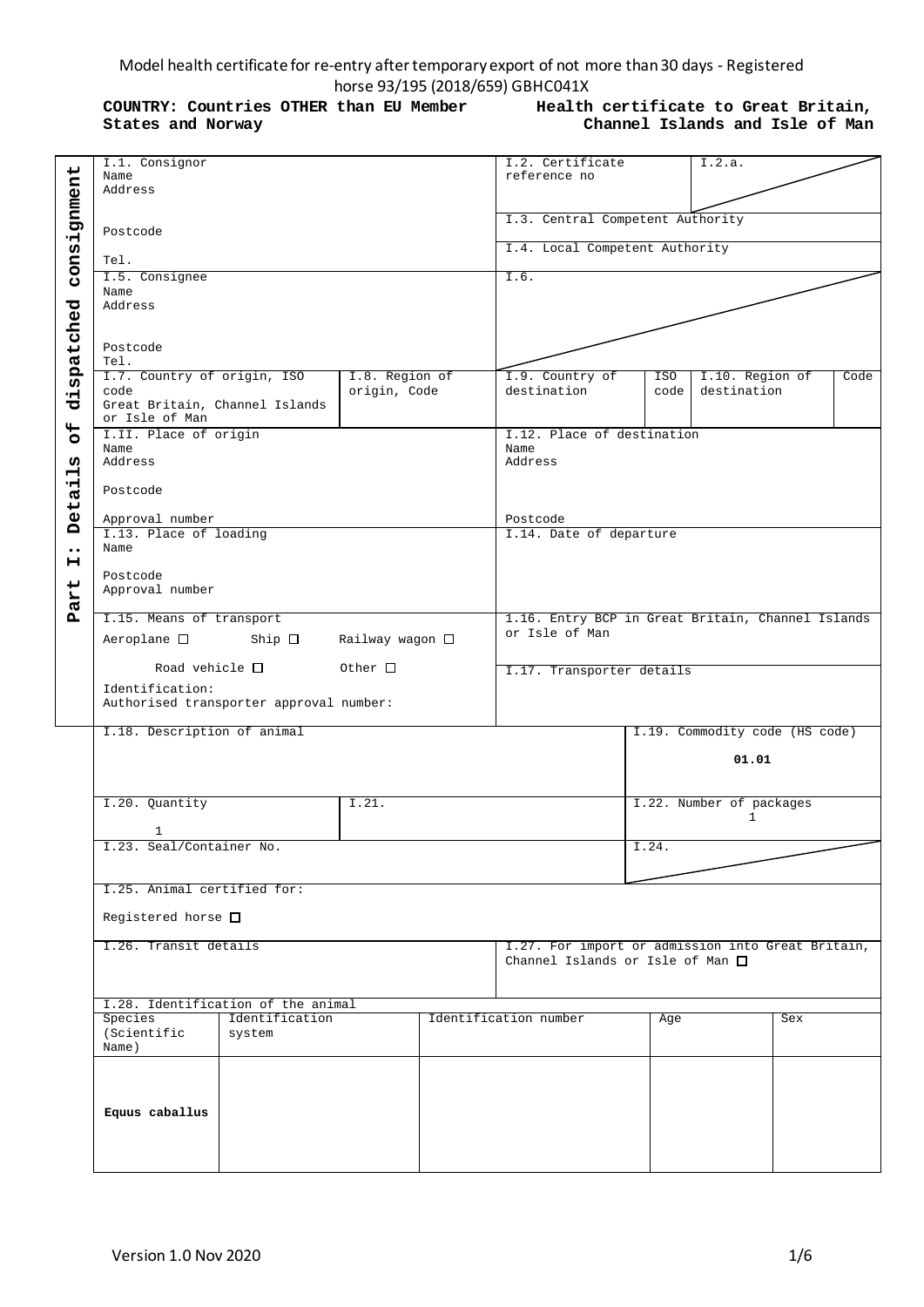#### **COUNTRY: Countries OTHER than EU Member States and Norway**

## **Re-entry after temporary export of not more than 30 days Registered Horse**

|                  |         | II. Attestation of animal health and welfare                                                                                                                                                                                                        | II.a. Certificate<br>reference no                                                                                                                             | II.b.                                                                           |
|------------------|---------|-----------------------------------------------------------------------------------------------------------------------------------------------------------------------------------------------------------------------------------------------------|---------------------------------------------------------------------------------------------------------------------------------------------------------------|---------------------------------------------------------------------------------|
| cation           |         |                                                                                                                                                                                                                                                     |                                                                                                                                                               |                                                                                 |
|                  |         |                                                                                                                                                                                                                                                     |                                                                                                                                                               |                                                                                 |
|                  |         |                                                                                                                                                                                                                                                     |                                                                                                                                                               |                                                                                 |
| $\ddot{t}$       |         | I, the undersigned official veterinarian, hereby certify, that the animal described in Box I.28.:<br>is a registered horse as defined in Article $2(c)$ of Commission Implementing Regulation                                                       |                                                                                                                                                               |                                                                                 |
| Certi:           |         | $(EU)$ 2018/659;<br>was examined today (1) and found free of clinical signs of diseases and of obvious signs                                                                                                                                        |                                                                                                                                                               |                                                                                 |
|                  |         | of ectoparasite infestation;                                                                                                                                                                                                                        |                                                                                                                                                               |                                                                                 |
| $\bullet\bullet$ |         | is not intended for slaughter under a national programme of infectious or contagious<br>disease eradication;                                                                                                                                        |                                                                                                                                                               |                                                                                 |
| н<br>н           |         | meets the requirements attested in points II.1. to II.3. of this certificate;                                                                                                                                                                       |                                                                                                                                                               |                                                                                 |
| Part             |         | is accompanied by the written declaration, signed by the owner of the horse or the<br>representative of the owner.                                                                                                                                  |                                                                                                                                                               |                                                                                 |
|                  | II.1.   | Attestation on third country or part of the territory of third country and holding of<br>dispatch                                                                                                                                                   |                                                                                                                                                               |                                                                                 |
|                  | II.1.1. | territory of a country), a country or part of the territory of a country which on the                                                                                                                                                               |                                                                                                                                                               |                                                                                 |
|                  | II.1.2. | in the country of dispatch the following diseases are compulsorily notifiable: African                                                                                                                                                              |                                                                                                                                                               |                                                                                 |
|                  |         | horse sickness, dourine (Trypanosome equiperdum), glanders (Burkholderia mailer), equine<br>encephalomyelitis (of all types including Venezuelan equine encephalomyelitis), equine<br>infectious anaemia, vesicular stomatitis, rabies and anthrax; |                                                                                                                                                               |                                                                                 |
|                  | II.1.3. | the animal is dispatched from a country or part of the territory of a country:                                                                                                                                                                      |                                                                                                                                                               |                                                                                 |
|                  |         | a)                                                                                                                                                                                                                                                  | which is considered free from African horse sickness in accordance with                                                                                       |                                                                                 |
|                  |         |                                                                                                                                                                                                                                                     | Directive 2009/156/EC and in which there has been no clinical, serological (in<br>unvaccinated equidae) or epidemiological evidence of African horse sickness |                                                                                 |
|                  |         |                                                                                                                                                                                                                                                     | during the period of 2 years prior to the date of dispatch and in which there                                                                                 |                                                                                 |
|                  |         | prior to the date of dispatch;                                                                                                                                                                                                                      | have been no vaccinations against the disease during the period of 12 months                                                                                  |                                                                                 |
|                  |         | b)<br>of 2 years prior to the date of dispatch;                                                                                                                                                                                                     |                                                                                                                                                               | in which Venezuelan equine encephalomyelitis has not occurred during the period |
|                  |         | $\in$ )                                                                                                                                                                                                                                             | in which dourine has not occurred during the period of 6 months prior to the                                                                                  |                                                                                 |
|                  |         | date of dispatch;<br>d)<br>date of dispatch;                                                                                                                                                                                                        | in which glanders has not occurred during the period of 6 months prior to the                                                                                 |                                                                                 |
|                  | II.1.4. | the animal does not come from a holding, and to the best of my knowledge for the time<br>periods referred to in points II.1.4.1. to II.1.4.7. was not in contact with animals                                                                       |                                                                                                                                                               |                                                                                 |
|                  |         | from holdings, which were subject to prohibition orders for the reasons referred to in                                                                                                                                                              |                                                                                                                                                               |                                                                                 |
|                  |         | points II.1.4.1. to II.1.4.7. and which last for:<br>$\binom{3}{1}$ [II.1.4.1. in the case of equidae suspected of having contracted dourine,                                                                                                       |                                                                                                                                                               |                                                                                 |
|                  |         | $(4)$ either                                                                                                                                                                                                                                        | [6 months beginning on the date of the last actual or                                                                                                         |                                                                                 |
|                  |         |                                                                                                                                                                                                                                                     | possible contact with an animal suspected of having<br>contracted dourine or infected with Trypanosome                                                        |                                                                                 |
|                  |         | $($ <sup>4</sup> ) and/or                                                                                                                                                                                                                           | equiperdum;]<br>[in the case of a stallion, until the animal is                                                                                               |                                                                                 |
|                  |         | $($ <sup>4</sup> $)$ and/or                                                                                                                                                                                                                         | castrated; 1                                                                                                                                                  | [30 days following the date of completion of the cleansing                      |
|                  |         |                                                                                                                                                                                                                                                     | and disinfection of the premises after all animals of<br>susceptible species have been slaughtered; ] ]                                                       |                                                                                 |
|                  |         |                                                                                                                                                                                                                                                     |                                                                                                                                                               |                                                                                 |
|                  |         |                                                                                                                                                                                                                                                     |                                                                                                                                                               |                                                                                 |
|                  |         |                                                                                                                                                                                                                                                     |                                                                                                                                                               |                                                                                 |
|                  |         |                                                                                                                                                                                                                                                     |                                                                                                                                                               |                                                                                 |
|                  |         |                                                                                                                                                                                                                                                     |                                                                                                                                                               |                                                                                 |
|                  |         |                                                                                                                                                                                                                                                     |                                                                                                                                                               |                                                                                 |
|                  |         |                                                                                                                                                                                                                                                     |                                                                                                                                                               |                                                                                 |
|                  |         |                                                                                                                                                                                                                                                     |                                                                                                                                                               |                                                                                 |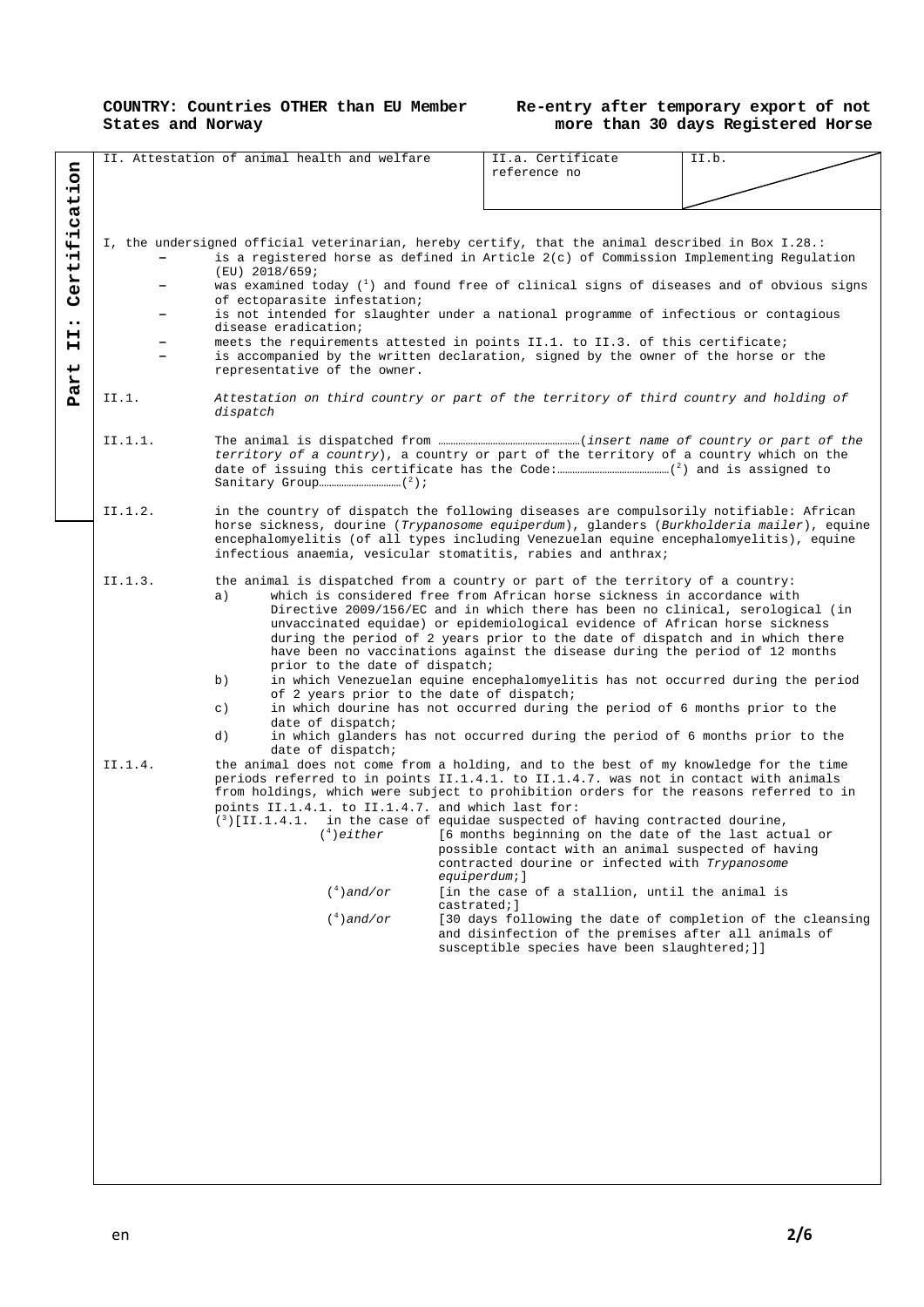**COUNTRY: Countries OTHER than EU Member** 

| Re-entry after temporary export of not |  |  |                                    |  |
|----------------------------------------|--|--|------------------------------------|--|
|                                        |  |  | more than 30 days Registered Horse |  |

| States and Norway          |                        |                                                   |                |                                                                                                                                | more than 30 days Registered Horse                                                                                                                                                                                                                                                                            |  |
|----------------------------|------------------------|---------------------------------------------------|----------------|--------------------------------------------------------------------------------------------------------------------------------|---------------------------------------------------------------------------------------------------------------------------------------------------------------------------------------------------------------------------------------------------------------------------------------------------------------|--|
| II. Health information     |                        |                                                   |                | II.a. Certificate                                                                                                              | II.b.                                                                                                                                                                                                                                                                                                         |  |
|                            |                        |                                                   |                | reference no                                                                                                                   |                                                                                                                                                                                                                                                                                                               |  |
|                            |                        |                                                   |                |                                                                                                                                |                                                                                                                                                                                                                                                                                                               |  |
|                            |                        |                                                   |                |                                                                                                                                |                                                                                                                                                                                                                                                                                                               |  |
|                            |                        |                                                   |                |                                                                                                                                |                                                                                                                                                                                                                                                                                                               |  |
|                            |                        | $(3)$ [II.1.4.2. in the case of glanders,         |                |                                                                                                                                |                                                                                                                                                                                                                                                                                                               |  |
|                            |                        | $(4)$ either                                      |                |                                                                                                                                | [6 months beginning on the day on which the Equidae<br>suffering from the disease or subjected with positive                                                                                                                                                                                                  |  |
|                            |                        |                                                   |                | pathogen, were killed and destroyed; ]                                                                                         | results to a test for the detection of the causative<br>pathogen Burkholderia mallei or antibodies to that                                                                                                                                                                                                    |  |
|                            |                        | $(4)$ and/or                                      |                |                                                                                                                                | [30 days following the date of completion of the cleansing<br>and disinfection of the premises after all animals of<br>susceptible species have been killed and destroyed; ] ]                                                                                                                                |  |
|                            | II.1.4.3.              | $(4)$ either                                      |                | in the case of equine encephalomyelitis of any type,                                                                           | [6 months beginning on the day on which the equidae                                                                                                                                                                                                                                                           |  |
|                            |                        | $(4)$ and/or                                      |                |                                                                                                                                | suffering from the disease have been slaughtered; ]<br>[6 months beginning on the day on which the equidae<br>infected with the virus causing West Nile Fever, Eastern                                                                                                                                        |  |
|                            |                        |                                                   |                | equine encephalomyelitis or Western equine<br>or fully recovered; ]                                                            | encephalomyelitis have died, been removed from the holding                                                                                                                                                                                                                                                    |  |
|                            |                        | $(4)$ and/or                                      |                | susceptible species have been slaughtered; ]                                                                                   | [30 days following the date of completion of the cleansing<br>and disinfection of the premises after all animals of                                                                                                                                                                                           |  |
|                            | II.1.4.4.              | occasions 3 months apart;                         |                |                                                                                                                                | in the case of equine infectious anaemia, until the date on which, the<br>infected animals having been slaughtered, the remaining equine animals on<br>the holding have shown a negative reaction in an agar gel immunodiffusion<br>test (AGID or Coggins test) carried out on blood samples collected on two |  |
|                            |                        |                                                   |                |                                                                                                                                |                                                                                                                                                                                                                                                                                                               |  |
|                            | II.1.4.5.              | $(4)$ either<br>$(4)$ and/or                      |                | in the case of vesicular stomatitis,<br>[6 months following the last case;]<br>susceptible species have been slaughtered; ]    | [30 days following the date of completion of the cleansing<br>and disinfection of the premises after all animals of                                                                                                                                                                                           |  |
|                            | II.1.4.6.              |                                                   |                |                                                                                                                                | in the case of rabies, 30 days following the last case and the date of                                                                                                                                                                                                                                        |  |
|                            | II.1.4.7.              |                                                   |                | completion of the cleansing and disinfection of the premises;<br>completion of the cleansing and disinfection of the premises; | in the case of anthrax, 15 days following the last case and the date of                                                                                                                                                                                                                                       |  |
| II.1.5.                    | or contagious disease. |                                                   |                |                                                                                                                                | to the best of my knowledge, during the period of 15 days prior to the date of dispatch<br>the animal has not been in contact with equidae infected or suspected of an infectious                                                                                                                             |  |
| II.2.                      |                        | Attestation of residence and pre-export isolation |                |                                                                                                                                |                                                                                                                                                                                                                                                                                                               |  |
| II.2.1.                    |                        |                                                   |                |                                                                                                                                |                                                                                                                                                                                                                                                                                                               |  |
| $(^{4}$ )<br>Isle of Man;l |                        |                                                   |                |                                                                                                                                | either [directly from Great Britain (GB), the Channel Islands and the Isle of<br>Man (references to Great Britain in this certificate includes import into the Channel Islands and the                                                                                                                        |  |
| $(^4)$                     |                        |                                                   |                | or [from a country or part of the territory of a country                                                                       |                                                                                                                                                                                                                                                                                                               |  |
| name of country<br>this    |                        |                                                   | certificate; ] |                                                                                                                                | ) under conditions at least as strict as those set out in                                                                                                                                                                                                                                                     |  |
|                            |                        |                                                   |                |                                                                                                                                |                                                                                                                                                                                                                                                                                                               |  |
|                            |                        |                                                   |                |                                                                                                                                |                                                                                                                                                                                                                                                                                                               |  |
|                            |                        |                                                   |                |                                                                                                                                |                                                                                                                                                                                                                                                                                                               |  |
|                            |                        |                                                   |                |                                                                                                                                |                                                                                                                                                                                                                                                                                                               |  |
|                            |                        |                                                   |                |                                                                                                                                |                                                                                                                                                                                                                                                                                                               |  |
|                            |                        |                                                   |                |                                                                                                                                |                                                                                                                                                                                                                                                                                                               |  |
|                            |                        |                                                   |                |                                                                                                                                |                                                                                                                                                                                                                                                                                                               |  |
|                            |                        |                                                   |                |                                                                                                                                |                                                                                                                                                                                                                                                                                                               |  |
|                            |                        |                                                   |                |                                                                                                                                |                                                                                                                                                                                                                                                                                                               |  |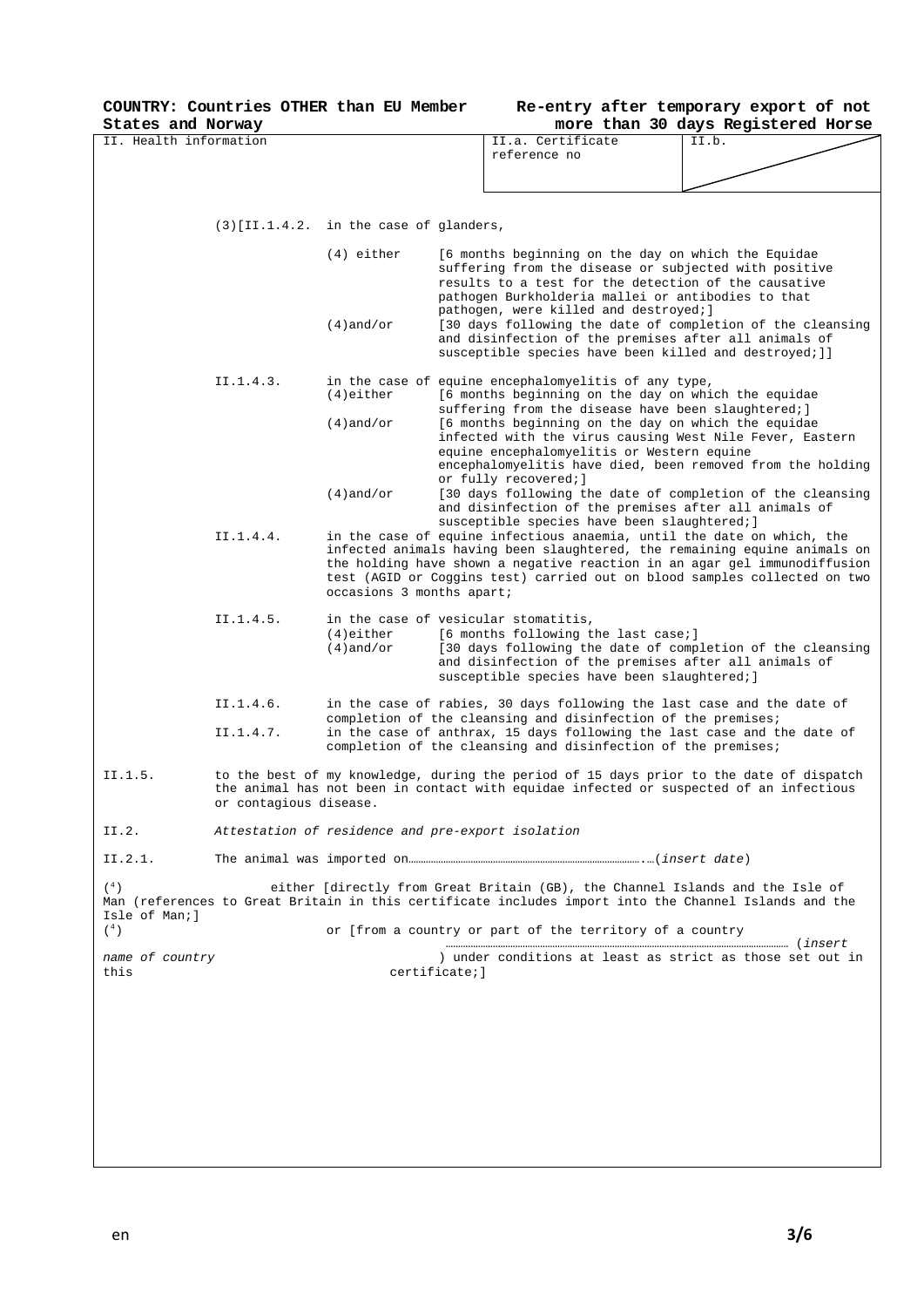#### **COUNTRY: Countries OTHER than EU Member States and Norway**

#### **Re-entry after temporary export of not more than 30 days Registered Horse**

| II. Health information                                                                                                                                                                                                                                                               |                                                                                                                                                                                                                                                                                                                                                                                                                                                                                                                                                                                                                                                                                                                                                                                                                                                                                                                                           | II.a. Certificate<br>reference no                                            | II.b.      |  |  |  |
|--------------------------------------------------------------------------------------------------------------------------------------------------------------------------------------------------------------------------------------------------------------------------------------|-------------------------------------------------------------------------------------------------------------------------------------------------------------------------------------------------------------------------------------------------------------------------------------------------------------------------------------------------------------------------------------------------------------------------------------------------------------------------------------------------------------------------------------------------------------------------------------------------------------------------------------------------------------------------------------------------------------------------------------------------------------------------------------------------------------------------------------------------------------------------------------------------------------------------------------------|------------------------------------------------------------------------------|------------|--|--|--|
|                                                                                                                                                                                                                                                                                      |                                                                                                                                                                                                                                                                                                                                                                                                                                                                                                                                                                                                                                                                                                                                                                                                                                                                                                                                           |                                                                              |            |  |  |  |
|                                                                                                                                                                                                                                                                                      |                                                                                                                                                                                                                                                                                                                                                                                                                                                                                                                                                                                                                                                                                                                                                                                                                                                                                                                                           |                                                                              |            |  |  |  |
|                                                                                                                                                                                                                                                                                      |                                                                                                                                                                                                                                                                                                                                                                                                                                                                                                                                                                                                                                                                                                                                                                                                                                                                                                                                           |                                                                              |            |  |  |  |
| II.2.2.                                                                                                                                                                                                                                                                              | the animal exited from GB less than 30 days ago, and since exit from GB it<br>was never in a country or part of the territory of a country $\binom{1}{1}$ other than those of the<br>same Sanitary Group, and resident on holdings under veterinary supervision, accommodated<br>in separated stables without coming into contact with equidae of lower health status,<br>except during racing, competition or the cultural event.                                                                                                                                                                                                                                                                                                                                                                                                                                                                                                        |                                                                              |            |  |  |  |
| II.3.                                                                                                                                                                                                                                                                                | Attestation of animal welfare<br>The animal described in Box I.28. was examined today( $^1$ ) and found fit to be transported<br>on the intended journey and arrangements were made to protect its health and well-being<br>effectively at all stages of the journey.                                                                                                                                                                                                                                                                                                                                                                                                                                                                                                                                                                                                                                                                     |                                                                              |            |  |  |  |
| Notes:                                                                                                                                                                                                                                                                               |                                                                                                                                                                                                                                                                                                                                                                                                                                                                                                                                                                                                                                                                                                                                                                                                                                                                                                                                           |                                                                              |            |  |  |  |
| (Withdrawal) Act 2018).                                                                                                                                                                                                                                                              | References to European Union legislation within this certificate are references to direct EU<br>legislation which has been retained in Great Britain (retained EU law as defined in the European Union                                                                                                                                                                                                                                                                                                                                                                                                                                                                                                                                                                                                                                                                                                                                    |                                                                              |            |  |  |  |
|                                                                                                                                                                                                                                                                                      | References to Great Britain in this certificate include Channel Islands and Isle of Man.                                                                                                                                                                                                                                                                                                                                                                                                                                                                                                                                                                                                                                                                                                                                                                                                                                                  |                                                                              |            |  |  |  |
| Part I:                                                                                                                                                                                                                                                                              |                                                                                                                                                                                                                                                                                                                                                                                                                                                                                                                                                                                                                                                                                                                                                                                                                                                                                                                                           |                                                                              |            |  |  |  |
| Box $I.8.$ :                                                                                                                                                                                                                                                                         | Provide the code of the country or part of the territory of the country as appearing in<br>column 3 of Annex I to Commission Implementing Regulation (EU) 2018/659.                                                                                                                                                                                                                                                                                                                                                                                                                                                                                                                                                                                                                                                                                                                                                                       |                                                                              |            |  |  |  |
| Box $I.15.$ :<br>Registration number (railway wagons or container and lorries), flight number (aircraft)<br>or name (ship) and relevant information is to be provided. In case of unloading and<br>reloading, the consignor must inform the Border Inspection Post of entry into GB. |                                                                                                                                                                                                                                                                                                                                                                                                                                                                                                                                                                                                                                                                                                                                                                                                                                                                                                                                           |                                                                              |            |  |  |  |
| Box $I.23$ .:                                                                                                                                                                                                                                                                        |                                                                                                                                                                                                                                                                                                                                                                                                                                                                                                                                                                                                                                                                                                                                                                                                                                                                                                                                           | The container number and the seal number (if applicable) should be included. |            |  |  |  |
| Box $I.28$ .:                                                                                                                                                                                                                                                                        | Identification system: The animal must bear an individual identifier which permits 1<br>inking the animal to the identification document as defined in Article 2(b) of<br>Commission Implementing Regulation (EU) 2018/659. Specify the identification system<br>(such as ear tag, tattoo, brand, transponder) and the anatomic place used on the animal.<br>The number of the accompanying passport must be stated and the name of the competent<br>authority which validated it.                                                                                                                                                                                                                                                                                                                                                                                                                                                        |                                                                              |            |  |  |  |
|                                                                                                                                                                                                                                                                                      | Age: Date of birth (dd/mm/yyyy).                                                                                                                                                                                                                                                                                                                                                                                                                                                                                                                                                                                                                                                                                                                                                                                                                                                                                                          |                                                                              |            |  |  |  |
|                                                                                                                                                                                                                                                                                      | $Sex (M = male, F = female, C = castrated).$                                                                                                                                                                                                                                                                                                                                                                                                                                                                                                                                                                                                                                                                                                                                                                                                                                                                                              |                                                                              |            |  |  |  |
| Part II:                                                                                                                                                                                                                                                                             |                                                                                                                                                                                                                                                                                                                                                                                                                                                                                                                                                                                                                                                                                                                                                                                                                                                                                                                                           |                                                                              |            |  |  |  |
| $(\begin{smallmatrix}1\\1\end{smallmatrix})$<br>dispatch.<br>(2)<br>$({}^3)$<br>$(^4)$                                                                                                                                                                                               | The certificate must be issued on the day of loading or on the last working day before loading<br>of the animal for dispatch to GB.<br>The re-entry after temporary export of this registered horse shall not be allowed when the<br>animal was loaded either prior to the date of authorisation for re-entry into GB from<br>respective country or the part of the territory of the country referred to in point<br>II.1.1., or during a period where restrictive measures have been adopted by GB against<br>entry of live equidae from this country or this part of the territory of the country of<br>Code of the country or part of the territory of the country and the Sanitary Group as appearing<br>in columns 3 and 5 respectively of Annex I to Commission Implementing Regulation (EU) 2018/659.<br>Delete statement if the attestation in point II.1.3. applies to the entire country of dispatch.<br>Delete as appropriate. |                                                                              | the<br>the |  |  |  |
|                                                                                                                                                                                                                                                                                      |                                                                                                                                                                                                                                                                                                                                                                                                                                                                                                                                                                                                                                                                                                                                                                                                                                                                                                                                           |                                                                              |            |  |  |  |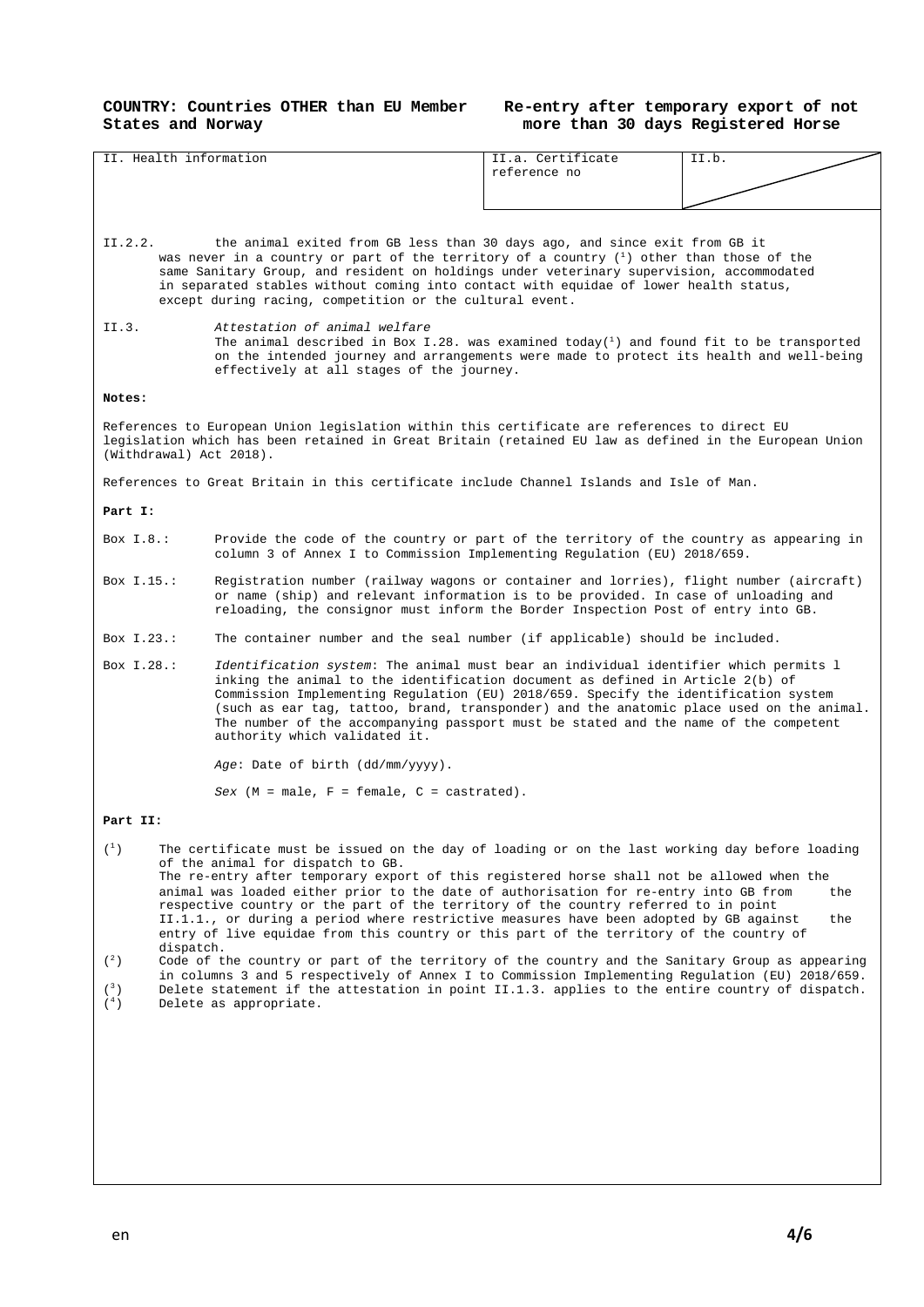#### **COUNTRY: Countries OTHER than EU Member States and Norway**

## **Re-entry after temporary export of not more than 30 days Registered Horse**

| II. Health information                                                                                                                                                                                                                                                                                                                                                                                                                 | I.2. Certificate         | I.2.a. |
|----------------------------------------------------------------------------------------------------------------------------------------------------------------------------------------------------------------------------------------------------------------------------------------------------------------------------------------------------------------------------------------------------------------------------------------|--------------------------|--------|
|                                                                                                                                                                                                                                                                                                                                                                                                                                        | reference no             |        |
|                                                                                                                                                                                                                                                                                                                                                                                                                                        |                          |        |
|                                                                                                                                                                                                                                                                                                                                                                                                                                        |                          |        |
| This health certificate shall:                                                                                                                                                                                                                                                                                                                                                                                                         |                          |        |
| be drawn up in at least a language understood by the certifying officer and in English<br>(a)<br>be made out to a single consignee;<br>(b)<br>be signed and stamped in a colour different to the colour of the printing;<br>(c)<br>consist of a single sheet of paper or all sheets of paper required are part of an integrated<br>(d)<br>whole and indivisible by inserting page numbers and the total number of pages, and each page |                          |        |
| shall bear the certificate reference number at the top of the page and those pages are<br>stapled and stamped.                                                                                                                                                                                                                                                                                                                         |                          |        |
|                                                                                                                                                                                                                                                                                                                                                                                                                                        |                          |        |
|                                                                                                                                                                                                                                                                                                                                                                                                                                        |                          |        |
|                                                                                                                                                                                                                                                                                                                                                                                                                                        |                          |        |
|                                                                                                                                                                                                                                                                                                                                                                                                                                        |                          |        |
|                                                                                                                                                                                                                                                                                                                                                                                                                                        |                          |        |
|                                                                                                                                                                                                                                                                                                                                                                                                                                        |                          |        |
|                                                                                                                                                                                                                                                                                                                                                                                                                                        |                          |        |
|                                                                                                                                                                                                                                                                                                                                                                                                                                        |                          |        |
|                                                                                                                                                                                                                                                                                                                                                                                                                                        |                          |        |
|                                                                                                                                                                                                                                                                                                                                                                                                                                        |                          |        |
|                                                                                                                                                                                                                                                                                                                                                                                                                                        |                          |        |
|                                                                                                                                                                                                                                                                                                                                                                                                                                        |                          |        |
|                                                                                                                                                                                                                                                                                                                                                                                                                                        |                          |        |
|                                                                                                                                                                                                                                                                                                                                                                                                                                        |                          |        |
|                                                                                                                                                                                                                                                                                                                                                                                                                                        |                          |        |
|                                                                                                                                                                                                                                                                                                                                                                                                                                        |                          |        |
|                                                                                                                                                                                                                                                                                                                                                                                                                                        |                          |        |
|                                                                                                                                                                                                                                                                                                                                                                                                                                        |                          |        |
|                                                                                                                                                                                                                                                                                                                                                                                                                                        |                          |        |
|                                                                                                                                                                                                                                                                                                                                                                                                                                        |                          |        |
|                                                                                                                                                                                                                                                                                                                                                                                                                                        |                          |        |
|                                                                                                                                                                                                                                                                                                                                                                                                                                        |                          |        |
|                                                                                                                                                                                                                                                                                                                                                                                                                                        |                          |        |
|                                                                                                                                                                                                                                                                                                                                                                                                                                        |                          |        |
| Official Veterinarian                                                                                                                                                                                                                                                                                                                                                                                                                  |                          |        |
| Name (in capital letters):                                                                                                                                                                                                                                                                                                                                                                                                             | Qualification and title: |        |
| Date:                                                                                                                                                                                                                                                                                                                                                                                                                                  | Signature:               |        |
|                                                                                                                                                                                                                                                                                                                                                                                                                                        |                          |        |
| Stamp:                                                                                                                                                                                                                                                                                                                                                                                                                                 |                          |        |
|                                                                                                                                                                                                                                                                                                                                                                                                                                        |                          |        |
|                                                                                                                                                                                                                                                                                                                                                                                                                                        |                          |        |
|                                                                                                                                                                                                                                                                                                                                                                                                                                        |                          |        |
|                                                                                                                                                                                                                                                                                                                                                                                                                                        |                          |        |
|                                                                                                                                                                                                                                                                                                                                                                                                                                        |                          |        |